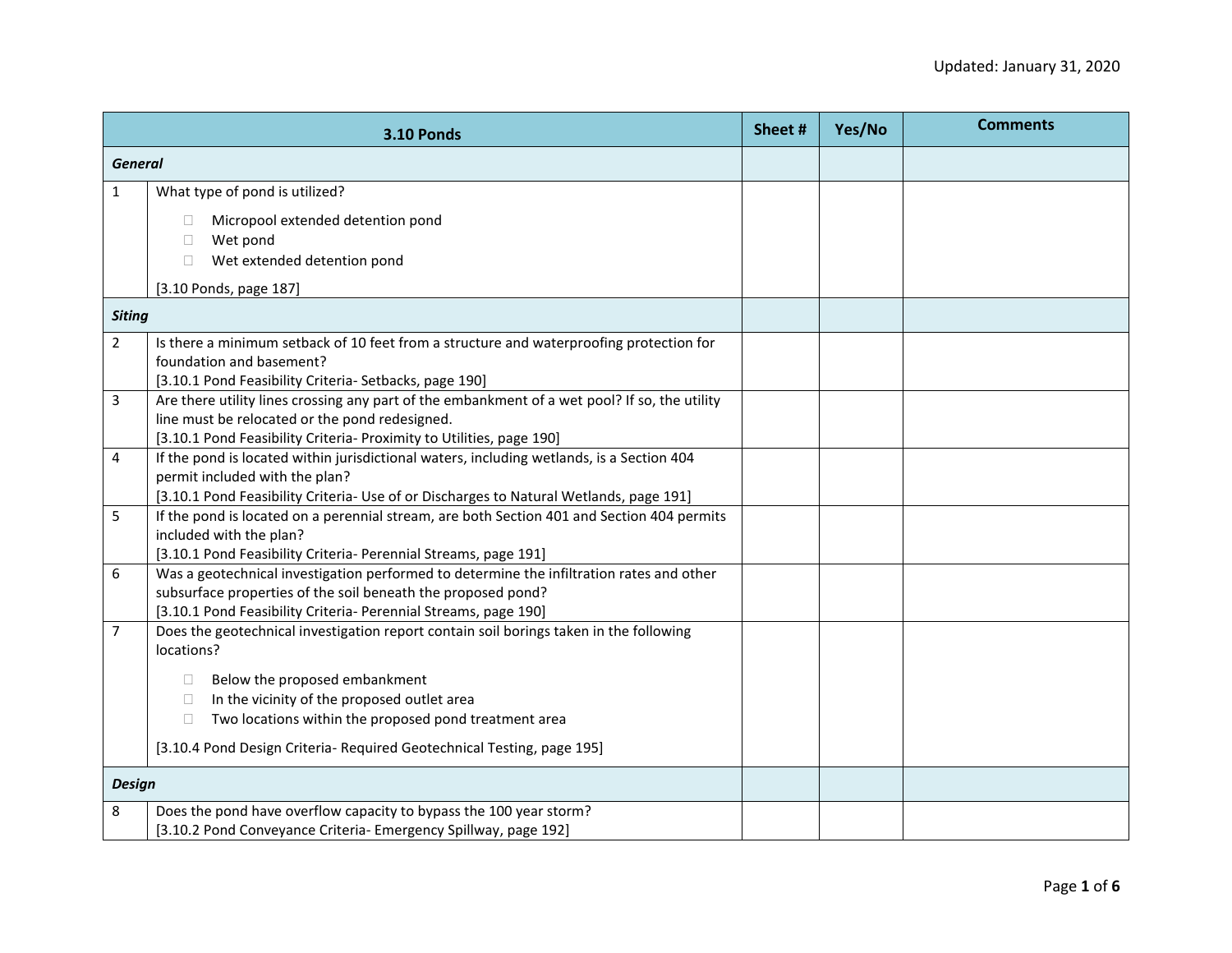| 9  | Does the design specify that the outfall will be stable at the 15-year storm event?                                                             |  |
|----|-------------------------------------------------------------------------------------------------------------------------------------------------|--|
|    | Is the channel immediately below the pond outfall modified to prevent erosion<br>$\Box$                                                         |  |
|    | and conform to natural dimensions in the shortest possible distance?                                                                            |  |
|    | When the discharge is to a manmade pipe or channel system, is the system<br>$\Box$                                                              |  |
|    | adequate to convey the required design storm peak discharge?                                                                                    |  |
|    | If necessary, is the final release rate modified to ensure there is no increase in<br>$\Box$                                                    |  |
|    | flooding or stream channel erosion at a downstream structure?                                                                                   |  |
|    | [3.10.2 Pond Conveyance Criteria- Adequate Outfall Protection, page 192]                                                                        |  |
| 10 | Are the inflow points stabilized to ensure non-erosive conditions during storm events up to                                                     |  |
|    | the overbank flood event?                                                                                                                       |  |
|    | [3.10.2 Pond Conveyance Criteria- Inlet Protection, page 192]                                                                                   |  |
| 11 | Is there a forebay at each inflow location (unless the inlet is submerged or the inflow                                                         |  |
|    | provides less than 10% of the total design volume inflow to the pond)?                                                                          |  |
|    | [3.10.2 Pond Conveyance Criteria- Inlet Protection, page 192]                                                                                   |  |
| 12 | Does the forebay meet the following criteria?                                                                                                   |  |
|    | 4-6 feet deep with a 4-6 feet wide aquatic bench at a depth of 1-2 feet below the<br>$\Box$                                                     |  |
|    | water surface                                                                                                                                   |  |
|    | Sized to contain 0.1 inches of runoff from the contributing drainage area<br>$\Box$                                                             |  |
|    | Metered rod in the center of the forebay pool to monitor sediment accumulation<br>$\Box$                                                        |  |
|    | Non-erosive exit velocities (4 feet/second at a 2-year event and 6 feet/second at a<br>$\Box$                                                   |  |
|    | 15 year event) or the design includes an armored overflow                                                                                       |  |
|    | Direct maintenance access to the forebay<br>$\Box$                                                                                              |  |
|    | [3.10.3 Pond Pretreatment Criteria, page 193]                                                                                                   |  |
|    |                                                                                                                                                 |  |
| 13 | Is the pond permanent pool sized to store a volume equivalent to the SWRv or design<br>volume?                                                  |  |
|    |                                                                                                                                                 |  |
| 14 | [3.10.4 Pond Design Criteria- Pond Sizing, page 197]<br>Is a water balance equation (Equation 3.24) used to show the pond will not draw down by |  |
|    | more than 2 feet after a 30-day summer drought?                                                                                                 |  |
|    | [3.10.4 Pond Design Criteria- Water Balance Testing, page 197]                                                                                  |  |
| 15 | If designed as an extended detention pond, will the micropool hold 10-25% of the 1.2-inch                                                       |  |
|    | storm event?                                                                                                                                    |  |
|    | [3.10.4 Pond Design Criteria- Micropool, page 194]                                                                                              |  |
| 16 | Do the perimeters of all pools greater than 4 feet deep contain the following?                                                                  |  |
|    |                                                                                                                                                 |  |
|    | Safety bench<br>$\Box$                                                                                                                          |  |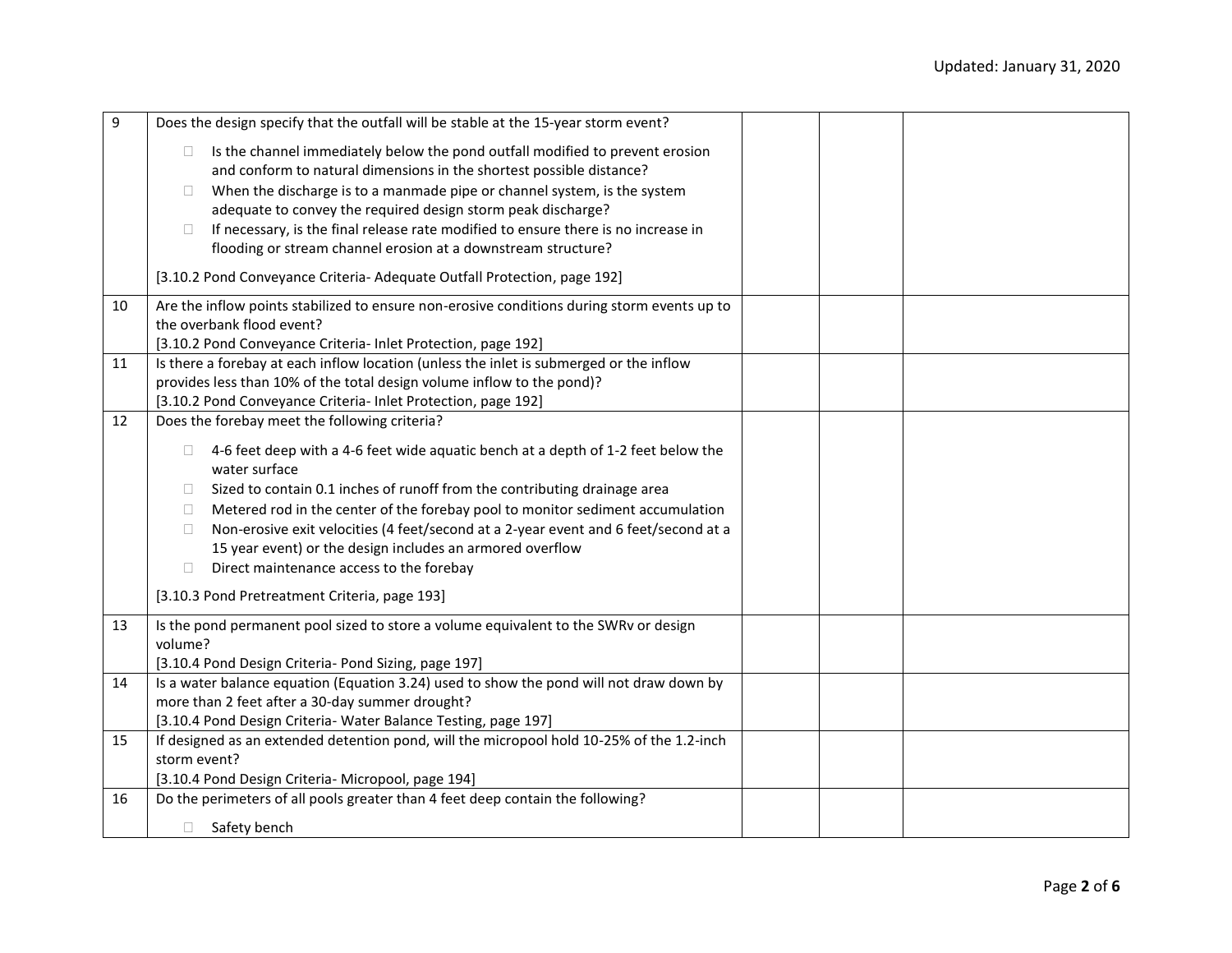|    | 8-15 feet outward from the normal water edge to the toe of the<br>$\Box$                        |  |  |
|----|-------------------------------------------------------------------------------------------------|--|--|
|    | stormwater pond side slope (except when side slopes are 5H:1V or                                |  |  |
|    | flatter)                                                                                        |  |  |
|    | Maximum slope of 5%<br>$\Box$                                                                   |  |  |
|    | Aquatic bench<br>П.                                                                             |  |  |
|    | Extending 10 feet inward from the normal shoreline<br>O.                                        |  |  |
|    | An irregular configuration                                                                      |  |  |
|    | Maximum depth of 18 inches below the normal pool water surface<br>П                             |  |  |
|    | elevation                                                                                       |  |  |
|    | [3.10.4 Pond Design Criteria- Stormwater Pond Benches, page 194]                                |  |  |
| 17 | If a clay liner is required, does it have a minimum thickness of 12 inches with an additional   |  |  |
|    | 12-inch layer of compacted soil above it and meet the specifications in Table 3.44 Clay         |  |  |
|    | <b>Liner Specifications?</b>                                                                    |  |  |
|    | [3.10.4 Pond Design Criteria- Liners, page 194]                                                 |  |  |
| 18 | Is a low-flow orifice provided that is adequately protected from clogging by either an          |  |  |
|    | acceptable external trash rack or by internal orifice protection? If an alternative method is   |  |  |
|    | used, does it employ a broad crested rectangular V-notch weir, protected by a half-round        |  |  |
|    | CMP that extends at least 12 inches below the normal pool elevation?                            |  |  |
|    | [3.10.2 Pond Conveyance Criteria- Low Flow Orifice, page 192]                                   |  |  |
| 19 | Are trash racks included on all low-flow pipes and riser openings not having anti-vortex        |  |  |
|    | devices?                                                                                        |  |  |
|    | [3.10.4 Pond Design Criteria- Trash Racks, page 195]                                            |  |  |
| 20 | Is riser access provided by a lockable manhole cover and manhole steps?                         |  |  |
|    | [3.10.4 Pond Design Criteria- Riser in Embankment, page 195]                                    |  |  |
| 21 | Does the pond design include a drain pipe (upturned elbow or protected intake) that             |  |  |
|    | completely or partially drains the pond in 24 hours? If a low level drain is not feasible, is a |  |  |
|    | pump well provided?                                                                             |  |  |
|    | [3.10.4 Pond Design Criteria- Pond Drain, page 195]                                             |  |  |
| 22 | Do the pond drain and outlet pipe contain the following?                                        |  |  |
|    | Adjustable gate valve or pump well sized one pipe size greater than the calculated<br>$\Box$    |  |  |
|    | diameter                                                                                        |  |  |
|    | Located where it will not be permanently inundated and can be accessed in a safe                |  |  |
|    | manner                                                                                          |  |  |
|    | Hand wheel chained to a fixed object<br>$\Box$                                                  |  |  |
|    |                                                                                                 |  |  |
|    | [3.10.4 Pond Design Criteria- Adjustable Gate Valve, page 196]                                  |  |  |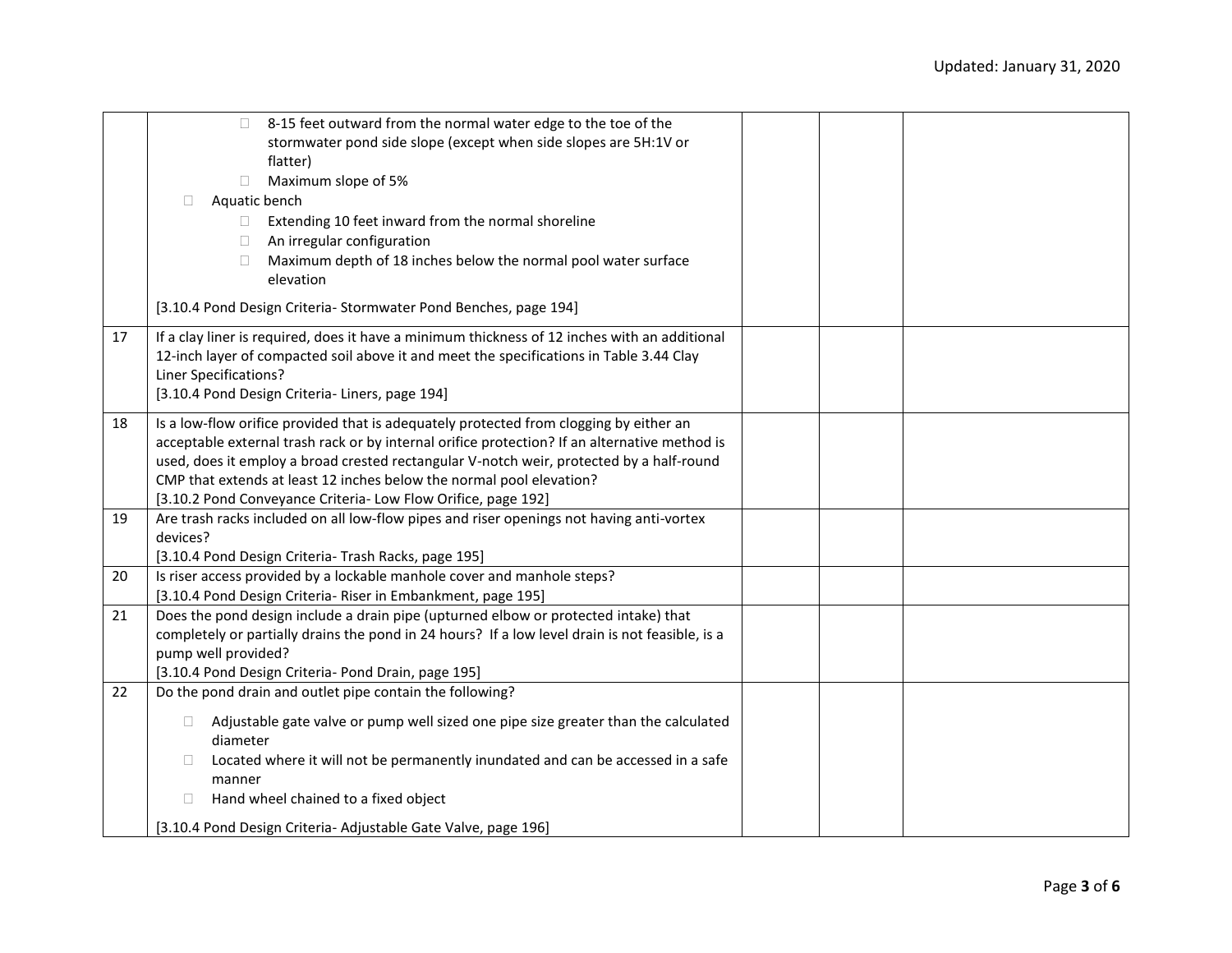| 23 | Does the spillway design include the following?                                                                                                    |
|----|----------------------------------------------------------------------------------------------------------------------------------------------------|
|    | Acceptable anti-flotation, anti-vortex and trash rack devices                                                                                      |
|    | Access from dry land<br>$\Box$                                                                                                                     |
|    | "O-ring" gaskets used to create watertight joints when a the design contains a<br>$\Box$                                                           |
|    | reinforced concrete pipe                                                                                                                           |
|    | [3.10.2 Pond Conveyance Criteria- Primary Spillway, page 192]                                                                                      |
| 24 | Does the pond have overflow capacity to bypass the 100 year storm?                                                                                 |
|    | [3.10.2 Pond Conveyance Criteria- Emergency Spillway, page 192]                                                                                    |
| 25 | Does the design specify that the outfall will be stable at the 15-year storm event?                                                                |
|    |                                                                                                                                                    |
|    | Is the channel immediately below the pond outfall modified to prevent erosion<br>$\Box$                                                            |
|    | and conform to natural dimensions in the shortest possible distance?                                                                               |
|    | When the discharge is to a manmade pipe or channel system, is the system                                                                           |
|    | adequate to convey the required design storm peak discharge?<br>If necessary, is the final release rate modified to ensure there is no increase in |
|    | flooding or stream channel erosion at a downstream structure?                                                                                      |
|    |                                                                                                                                                    |
|    | [3.10.2 Pond Conveyance Criteria- Adequate Outfall Protection, page 192]                                                                           |
| 26 | Does the pond design contain the safety features below?                                                                                            |
|    | Principal spillway prevents access by small children<br>$\Box$                                                                                     |
|    | Pipe end walls greater than 48 inches in diameter are fenced<br>Ш                                                                                  |
|    | 1-foot freeboard above emergency spillway (2 feet if there is no emergency<br>Ш                                                                    |
|    | spillway)                                                                                                                                          |
|    | Warning signs prohibiting swimming                                                                                                                 |
|    | Pond side slopes not steeper than 3H:1V and terminating on 15 feet safety bench<br>Ш                                                               |
|    | (bench requirement waived if 4H:1V or flatter)                                                                                                     |
|    | [3.10.4 Pond Design Criteria- Safety Features, page 196]                                                                                           |
| 27 | Does the pond design include an access road meeting the following requirements?                                                                    |
|    | Constructed of load bearing material                                                                                                               |
|    | Minimum 15-foot width<br>П                                                                                                                         |
|    | Profile grade not exceeding 5H:1V                                                                                                                  |
|    | Maintenance right-of-way or easement extending from public/private road to the<br>П                                                                |
|    | pond                                                                                                                                               |
|    | Extend to forebay, safety bench, riser, and outlet structure and have sufficient                                                                   |
|    |                                                                                                                                                    |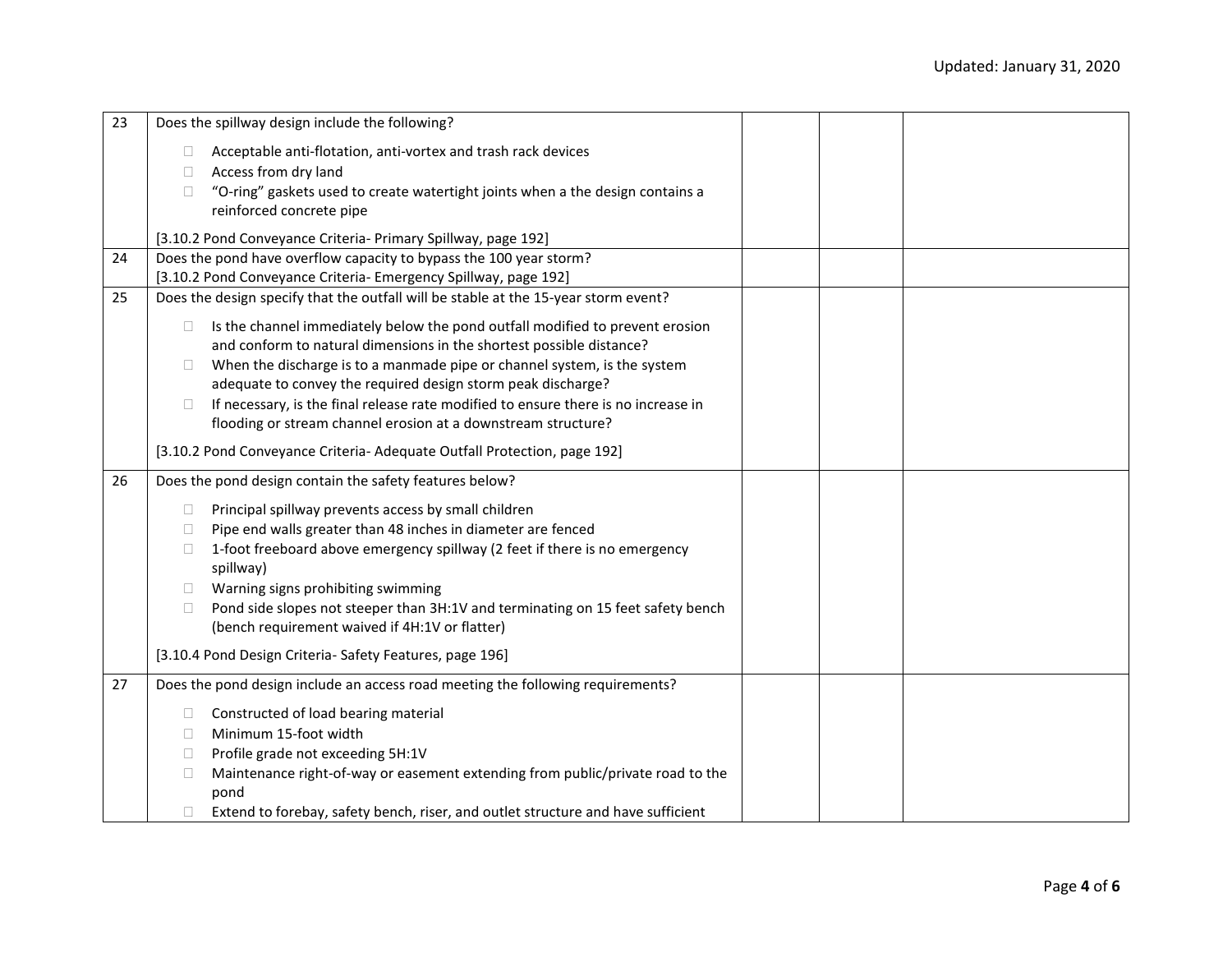|    | area to allow vehicles to turn around                                                                              |  |  |
|----|--------------------------------------------------------------------------------------------------------------------|--|--|
|    | [3.10.4 Pond Design Criteria- Maintenance Reduction Features, page 196]                                            |  |  |
| 28 | Is a landscaping plan provided that includes the following?                                                        |  |  |
|    | Delineation of pondscaping zones within both pond and buffer<br>$\Box$                                             |  |  |
|    | Selection of corresponding plant species<br>$\Box$                                                                 |  |  |
|    | Planting plan<br>$\Box$                                                                                            |  |  |
|    | Sequence of preparing the wetland benches<br>$\Box$                                                                |  |  |
|    | Sources of native plant material<br>П                                                                              |  |  |
|    | [3.10.5 Pond Landscaping Criteria, pages 198-199]                                                                  |  |  |
|    | <b>Construction</b>                                                                                                |  |  |
| 29 | If the pond serves as a sediment basin during construction:                                                        |  |  |
|    | Are procedures in place to prevent discharge of turbid waters when the basin<br>$\Box$                             |  |  |
|    | converted to a pond?                                                                                               |  |  |
|    | Does the plan include a note stating approval must be obtained from DDOE                                           |  |  |
|    | before sediment pond can be used for stormwater management?                                                        |  |  |
|    | [3.10.6 Pond Construction Sequence- Use of Ponds for ESC, page 199]                                                |  |  |
| 30 | Does the construction sequence include the following notes?                                                        |  |  |
|    | All areas surrounding the pond that are graded or denuded during construction<br>$\Box$                            |  |  |
|    | must be planted with turf grass, native plantings, or other approved methods of                                    |  |  |
|    | soil stabilization.<br>The embankment and internal berms must be installed in 8- to 12-inch lifts,<br>$\mathbf{1}$ |  |  |
|    | compacted with appropriate equipment.                                                                              |  |  |
|    | The emergency spillway must be constructed in cut or structurally stabilized soils.<br>П                           |  |  |
|    | All areas above the normal pool elevation must be permanently stabilized by<br>$\Box$                              |  |  |
|    | hydroseeding or seeding over straw.                                                                                |  |  |
|    | [3.10.6 Pond Construction Sequence, page 200]                                                                      |  |  |
| 31 | Does the plan contain the Pond Construction and Maintenance Inspection Checklists                                  |  |  |
|    | (Appendix K Construction Inspection Checklists and Appendix L Maintenance Inspection                               |  |  |
|    | Checklists) or incorporate the checklists by reference?                                                            |  |  |
|    | [Appendix K and Appendix L]                                                                                        |  |  |